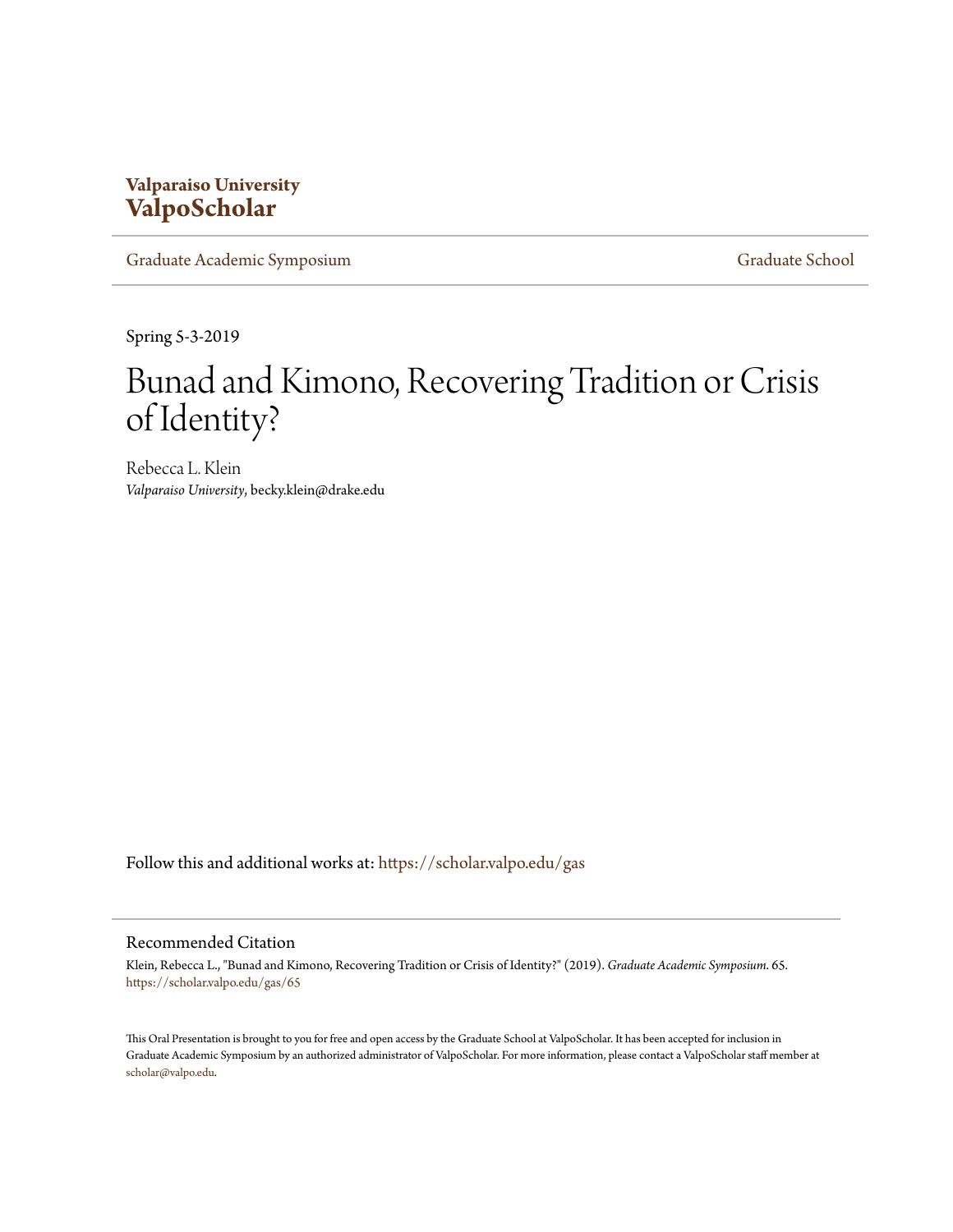## *Bunad* **and** *Kimono***, Recovering Tradition or Crisis of Identity?** Becky Klein Mentor: Prof. Kari-Anne Innes, Ph.D.

The traditional costume of those nations which have them is an important element of its citizens' cultural identity. Some nations have national costumes with specific messages, gendered or otherwise, while others do not. One example of a strong national costume with a long history is the Norwegian *bunad*, or the traditional clothing worn by Norwegian men and women over the centuries. The *bunad* has developed specific particular characteristics within smaller regions throughout the country. A Norwegian person's cultural heritage can be deduced from observing their *bunad* and its particular design and style elements. Japan also has a strong historical national costume, the *kimono*. This costume was similarly worn by both men and women, but in the last century has generally only been worn by women. The *kimono* has also traditionally played a specific role in communicating information about the wearer. Both costumes have recently experienced changes in significance within their societies impacting their use and wear. I will evaluate the historical development and role of national costumes, both Norway's *bunad* as well as Japan's *kimono*. Why did a national clothing identity develop in both nations, and what are their meanings? What are the cultural elements contributing to their re-development?

While national costumes are sometimes regarded as irrelevant and old-fashioned, perhaps even seen as a symbol of anti-feminism, they communicate valuable information about their wearers and need not be considered a double bind or crisis of identity but rather as recovering tradition. National costumes like Norway's *bunad* and Japan's *kimono* are works of art, often highly desired and valued by both those who procure them and those who observe them, whether